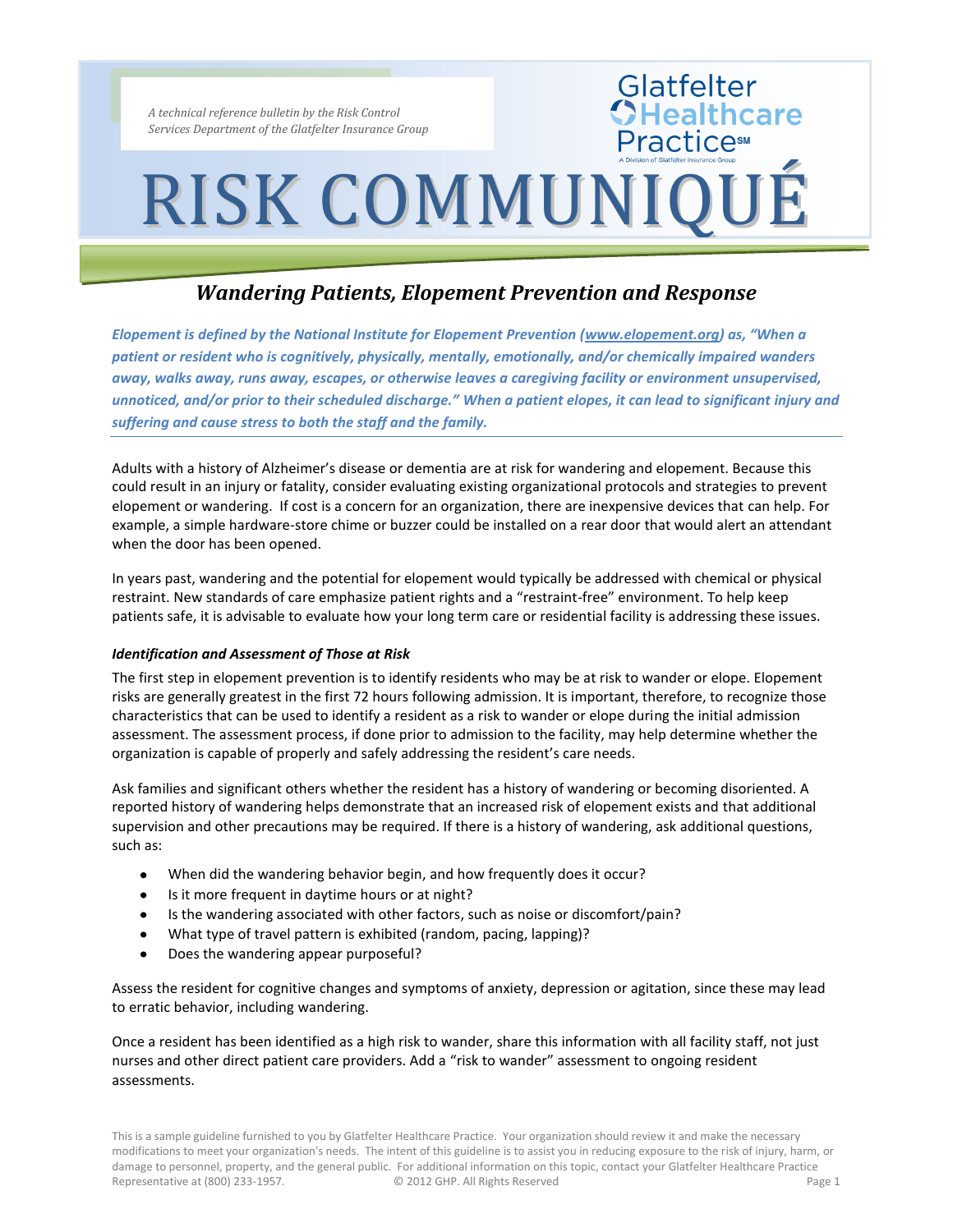## RISK COMMUNIQUÉ

Glatfelter<br>CHealthcare

**PracticesM** 

#### *Strategies for Prevention*

Approximately half of all elopements occur within the first days of admission as residents are adapting to their new environment (Alzheimer's Association, www.alz.org). It is therefore advisable to place new residents in rooms away from exits and closer to community areas, providing them with less opportunity to elope. If this is not possible, the staff must be vigilant in the initial days following admission, until they become familiar with the resident's behavior patterns and the resident becomes familiar with his or her new surroundings.

Consider adding the following action items to a resident's care plan:

- Focus on safety and management of the wandering behavior.
- Institute "whereabouts" checks so that staff can account for all residents on each shift at regular intervals.
- Instruct staff to maintain a visual line of sight of exit doors, particularly during shift changes and emergencies, as these are times when residents may be able to exit the facility unnoticed while staff attention is diverted.

Many organizations use electronic equipment, such as bed and door alarms, video cameras and resident tracking devices to help prevent wandering and elopement. These devices can potentially help reduce the incidence and severity of elopements. Give consideration to installing alarms on exit doors in resident care units or those that exit directly from resident rooms.

#### *Missing Resident Protocols*

It is important to have a missing resident protocol in place so that staff is aware of what procedures to follow should such an event occur. To evaluate or implement a protocol, consider taking these steps:

- Installing an internal alert system to signal staff if a resident is missing and to implement response procedures. Assign staff to specific sections and use a checklist or shaded-in floor plan of searched areas to avoid duplication of efforts.
- $\bullet$ Initiating a systematic search of resident care units and other immediate areas—this means, rooms, closets and stairwells, even those areas that are normally locked, along with the roof, if there is roof access.
- Making a thorough search of the grounds. Alert staff of potential hazards, such as parking areas, adjacent roadways, or bodies of water, such as lakes or ponds.
- Notifying management, family members and physician(s).
- $\bullet$ Notifying local police to request their assistance.
- Documenting all actions taken either at the time of the incident or immediately afterward.
- Forming a plan of action for when the resident is located:
	- Obtain a complete medical evaluation to identify potential injuries and provide necessary treatment. – Notify any previously contacted individuals of the resident's return.
- Conducting an investigation to determine how the elopement occurred in order to correct any underlying contributing factors.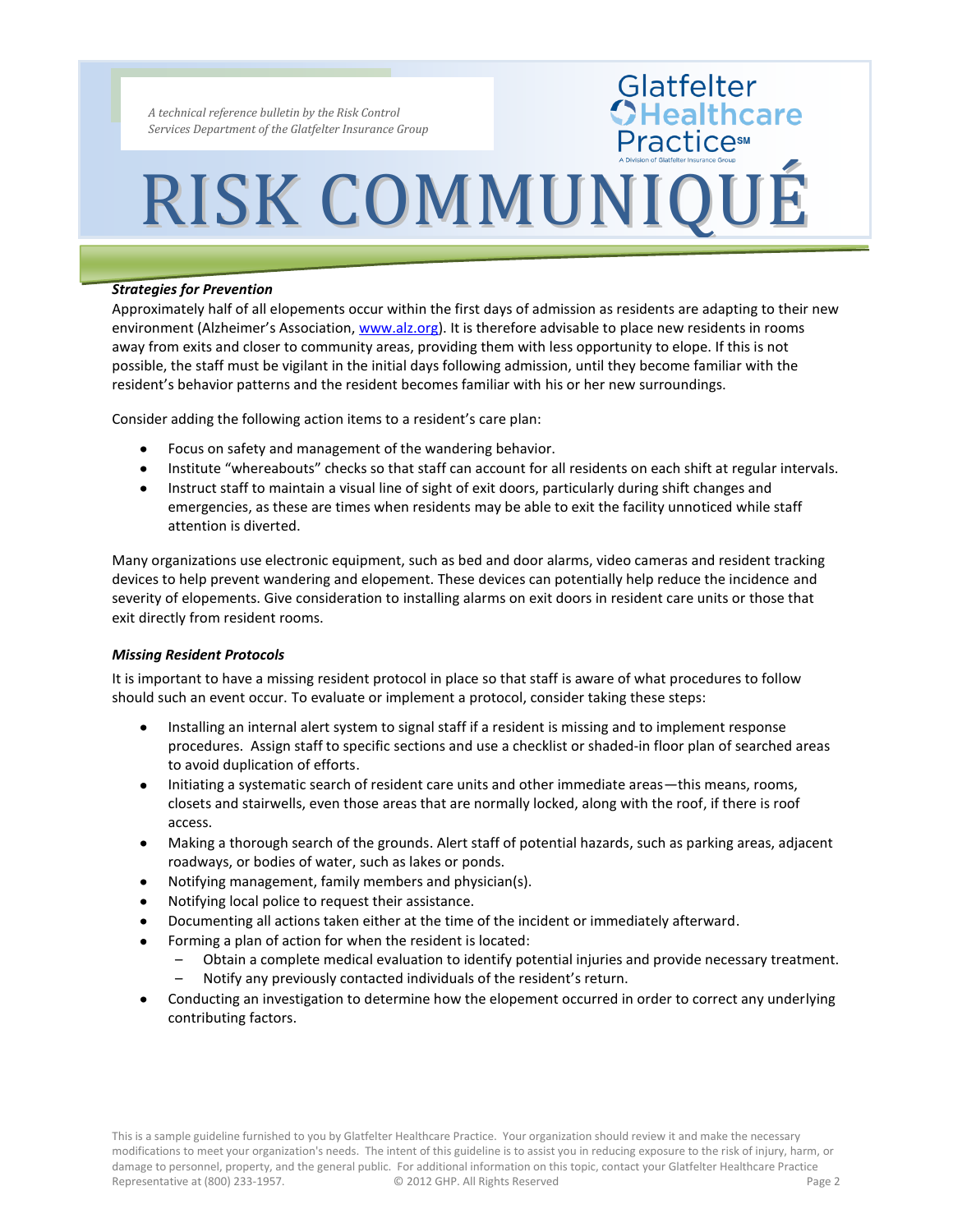## RISK COMMUNIQUÉ

Glatfelter<br>CHealthcare

**Practice**s

#### *Summary*

A missing resident can be a significant loss exposure as well as an emotional event for staff and family. Being prepared to respond to a missing resident emergency is as important as preparing for other emergencies. Having a protocol in place and providing adequate staff training are key to planning for this type of event. Make staff aware that reluctance or failure to 1) report that a resident is missing; and 2) initiate the protocol will not be tolerated. Periodic "missing resident" drills may prove very helpful. The main goal of managing wandering behavior is to protect the resident from serious injury or death. Focusing on assessing and identifying patients at risk and initiating strategies to prevent elopement can help your organization attain this goal.

#### *References:*

Assisted Living Federation of America (www.alfa.org), "Risk Analysis: Hazardous Wandering and Elopement" (www.ecri.org)

Alzheimer's Association (www.alz.org) National Institute for Elopement Prevention (www.elopement.org)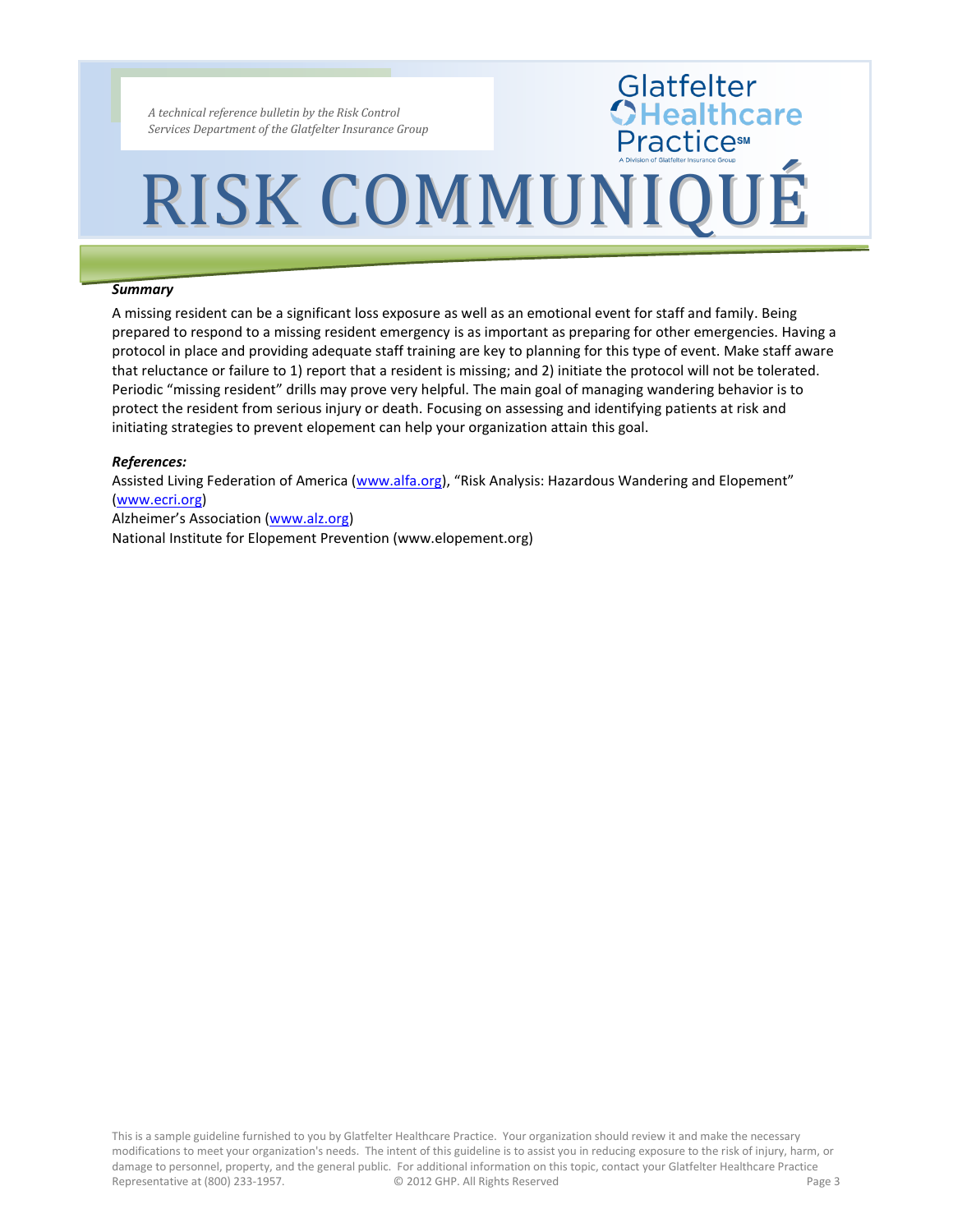### RISK COMMUNIQUÉ

### **SELF-EVALUATION CHECKLIST**

Glatfelter<br>CHealthcare<br>Practice®

| <b>ELOPEMENT PREVENTION AND RESPONSE:</b> |                                                                                                                                                    |     |    |                                |  |  |
|-------------------------------------------|----------------------------------------------------------------------------------------------------------------------------------------------------|-----|----|--------------------------------|--|--|
| <b>Item</b>                               |                                                                                                                                                    | Yes | No | <b>Not Applicable/Comments</b> |  |  |
| <b>ASSESSMENT</b>                         |                                                                                                                                                    |     |    |                                |  |  |
| 1.                                        | Are resident assessments begun before admission, and<br>do they identify potential wanderers?                                                      |     |    |                                |  |  |
| 2.                                        | Are these assessments used to identify a possible cause<br>of wandering?                                                                           |     |    |                                |  |  |
| 3.                                        | Are family members/caregivers queried as to any history<br>of wandering or elopement from home or another<br>facility?                             |     |    |                                |  |  |
| 4.                                        | Since the majority of elopements occur in the first few<br>days following admission, are residents observed more<br>closely during the first week? |     |    |                                |  |  |
| 5.                                        | Are requirements for observation, assessment and<br>reassessment incorporated into the plan of care and<br>documented in the clinical record?      |     |    |                                |  |  |
| <b>ENVIRONMENT</b>                        |                                                                                                                                                    |     |    |                                |  |  |
| 6.                                        | Are exits monitored during shift changes, when residents<br>might slip away unnoticed?                                                             |     |    |                                |  |  |
| 7.                                        | Are there regular checks for the presence of all residents<br>several times on each shift?                                                         |     |    |                                |  |  |
| 8.                                        | Are stairwells and doors alarmed at all times, or are<br>electronic sensors in place?                                                              |     |    |                                |  |  |
| 9.                                        | Do staff have a clear view of any door that is not<br>alarmed?                                                                                     |     |    |                                |  |  |
|                                           | 10. Are supply closets & roof access doors kept locked?                                                                                            |     |    |                                |  |  |
|                                           | 11. Do locked exit doors automatically unlock when a fire<br>alarm is activated?                                                                   |     |    |                                |  |  |
|                                           | 12. Are visual cues, such as "stop" signs and arrows, used so<br>that residents can easily find their way or be redirected<br>from exit doors?     |     |    |                                |  |  |
|                                           | 13. Are residents who are at risk for wandering placed in<br>rooms away from stairwells and exit doors?                                            |     |    |                                |  |  |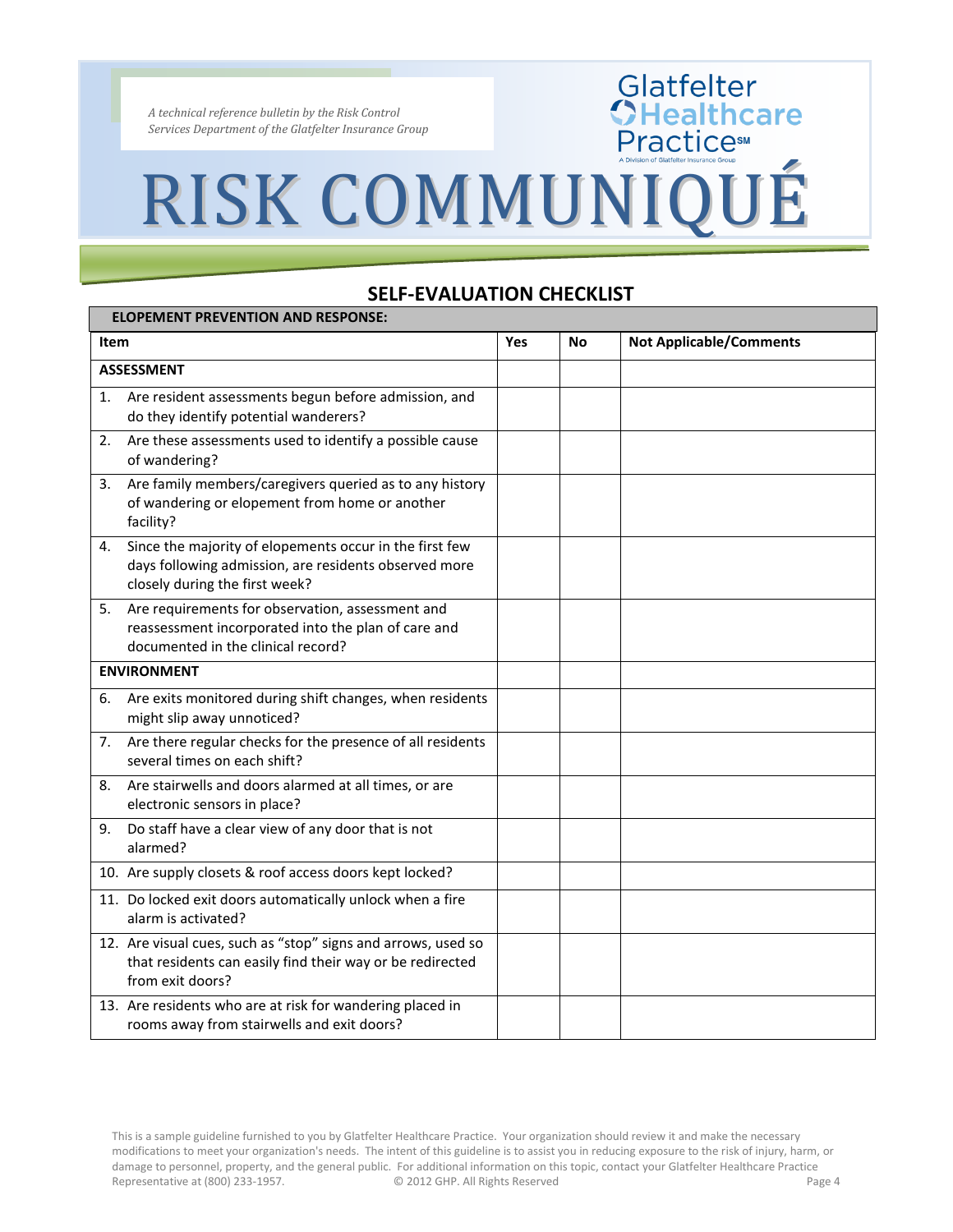# RISK COMMUNIQUÉ

Glatfelter<br>CHealthcare<br>Practices

| <b>Item</b>                |                                                                                                                                                                                                                                                                                                                                                                                                                                                                                                                                                                                                                                  | <b>Yes</b> | No | <b>Not Applicable/Comments</b> |
|----------------------------|----------------------------------------------------------------------------------------------------------------------------------------------------------------------------------------------------------------------------------------------------------------------------------------------------------------------------------------------------------------------------------------------------------------------------------------------------------------------------------------------------------------------------------------------------------------------------------------------------------------------------------|------------|----|--------------------------------|
| POLICIES/PROCEDURES        |                                                                                                                                                                                                                                                                                                                                                                                                                                                                                                                                                                                                                                  |            |    |                                |
|                            | 14. Is there a written policy or statement about how the<br>staff should manage the wandering resident?                                                                                                                                                                                                                                                                                                                                                                                                                                                                                                                          |            |    |                                |
|                            | 15. Are there written protocols for how staff should respond<br>to audible bed and door alarms?                                                                                                                                                                                                                                                                                                                                                                                                                                                                                                                                  |            |    |                                |
|                            | 16. Is there a written elopement prevention plan?                                                                                                                                                                                                                                                                                                                                                                                                                                                                                                                                                                                |            |    |                                |
|                            | 17. Is there a written elopement response plan?                                                                                                                                                                                                                                                                                                                                                                                                                                                                                                                                                                                  |            |    |                                |
|                            | 18. Do procedures for missing residents include:                                                                                                                                                                                                                                                                                                                                                                                                                                                                                                                                                                                 |            |    |                                |
|                            | a. A thorough search of the unit and other immediate<br>areas?                                                                                                                                                                                                                                                                                                                                                                                                                                                                                                                                                                   |            |    |                                |
|                            | b. Use of an internal alert system to inform all staff that<br>someone is missing and to implement immediate<br>response procedures?<br>c. A systematic search, with a building floor plan, of all<br>areas of the facility?<br>d. Notification of management, family members, and the<br>attending physician?<br>e. Notification of local police with a description of the<br>resident and other pertinent information?<br>f. Steps to take when the resident is discovered (e.g.,<br>notifications, medical evaluation, etc.)?<br>g. Completion of an event report?<br>19. Are procedures reviewed periodically and revised as |            |    |                                |
|                            | needed?                                                                                                                                                                                                                                                                                                                                                                                                                                                                                                                                                                                                                          |            |    |                                |
| <b>RESPONSE PROCEDURES</b> |                                                                                                                                                                                                                                                                                                                                                                                                                                                                                                                                                                                                                                  |            |    |                                |
|                            | 20. Do all staff know how to initiate the protocol when they<br>discover that a resident is missing?                                                                                                                                                                                                                                                                                                                                                                                                                                                                                                                             |            |    |                                |
|                            | 21. Are there defined roles for staff?                                                                                                                                                                                                                                                                                                                                                                                                                                                                                                                                                                                           |            |    |                                |
|                            | 22. Is a debriefing held after any attempted or completed<br>elopement to identify opportunities for improvement?                                                                                                                                                                                                                                                                                                                                                                                                                                                                                                                |            |    |                                |